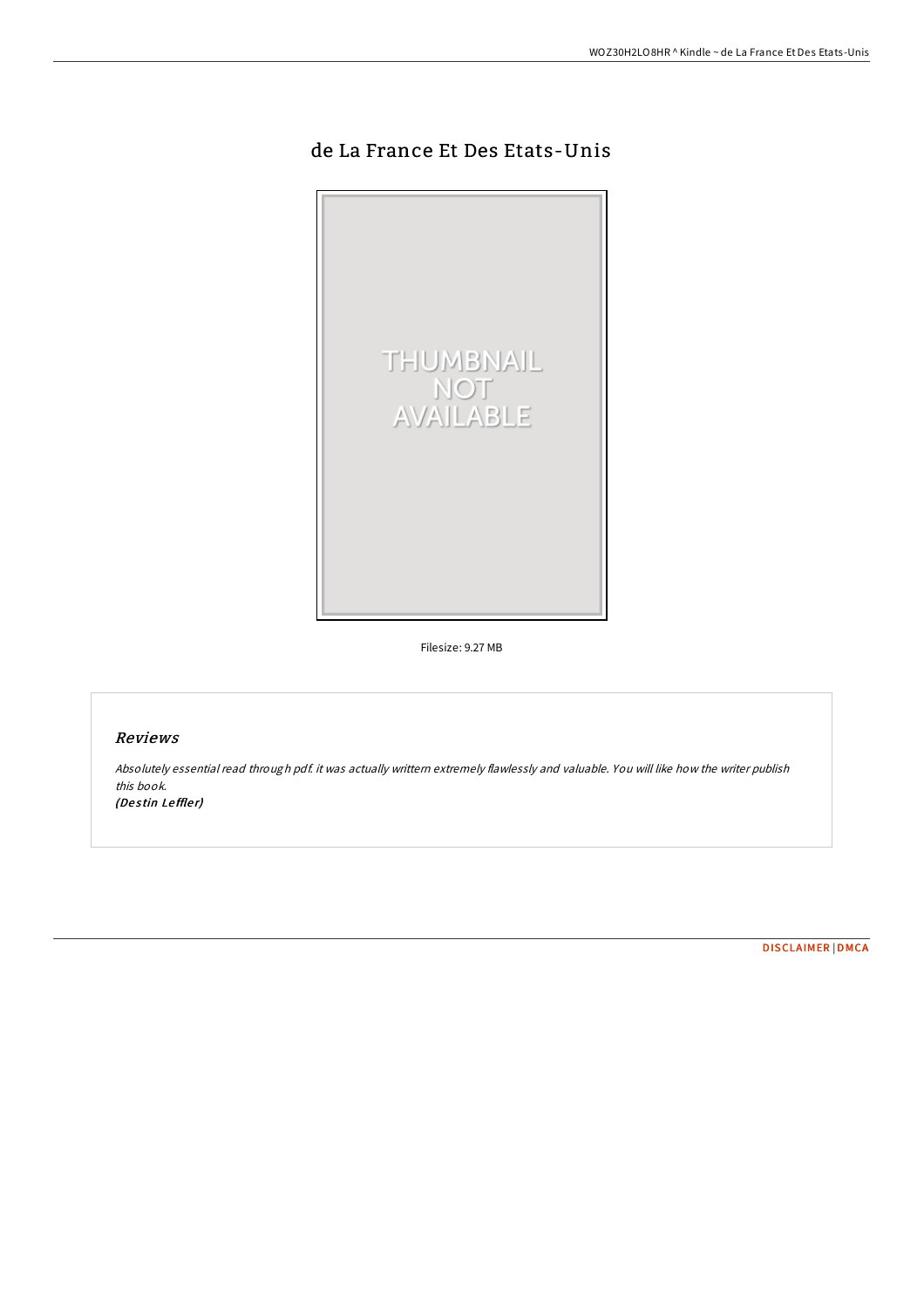### DE LA FRANCE ET DES ETATS-UNIS



**DOWNLOAD PDF** 

RareBooksClub. Paperback. Book Condition: New. This item is printed on demand. Paperback. 84 pages. LC Number: KF31 . A6 2006c OCLC Number: (OCoLC)70192202 Subject: Rural development -- United States -- Appropriations and expenditures. Excerpt: . . . res Trading Commission CFTC, and allows the use of collected fees for administrative expenses of the Farm Credit Administration FCA. Given the budgetary constraints that the Committee faces, the bill as reported provides the proper amount of emphasis on agricultural and rural development programs and on other programs and activities funded by the bill. It is within the subcommittees allocation for fiscal year 2007. All accounts in the bill have been closely examined to ensure that an appropriate level of funding is provided to carry out the programs of USDA, FDA, CFTC, and FCA. Details on each of the accounts, the funding level, and the Committees justifications for the funding levels are included in the report. The Committee has encouraged the consideration of grant and loan applications from various entities. The Committee expects the Department only to approve those applications judged meritorious when subjected to the established review process. User Fee Legislative Proposals The fiscal year 2007 budget assumes the enactment, collection, and expenditure of user fees for the following agencies: the Animal and Plant Health Inspection Service; the Grain Inspection, Packers and Stockyards Administration; the Agricultural Marketing Service; the Food Safety and Inspection Service; and the Commodities Futures Trading Commission. The budget proposal for the aforementioned agencies includes a reduction of over 300, 000, 000 from current levels, to reflect the amount assumed to be collected by the unauthorized user fees. The Committee reminds the administration that jurisdiction for the authorization of these fees in the Senate lies with the Committee on Agriculture, Nutrition, and Forestry, not the Committee on Appropriations. Further,...

 $_{\rm PDF}$ Read de La [France](http://almighty24.tech/de-la-france-et-des-etats-unis.html) Et Des Etats-Unis Online

 $\Box$ Do wnload PDF de La [France](http://almighty24.tech/de-la-france-et-des-etats-unis.html) Et Des Etats-Unis